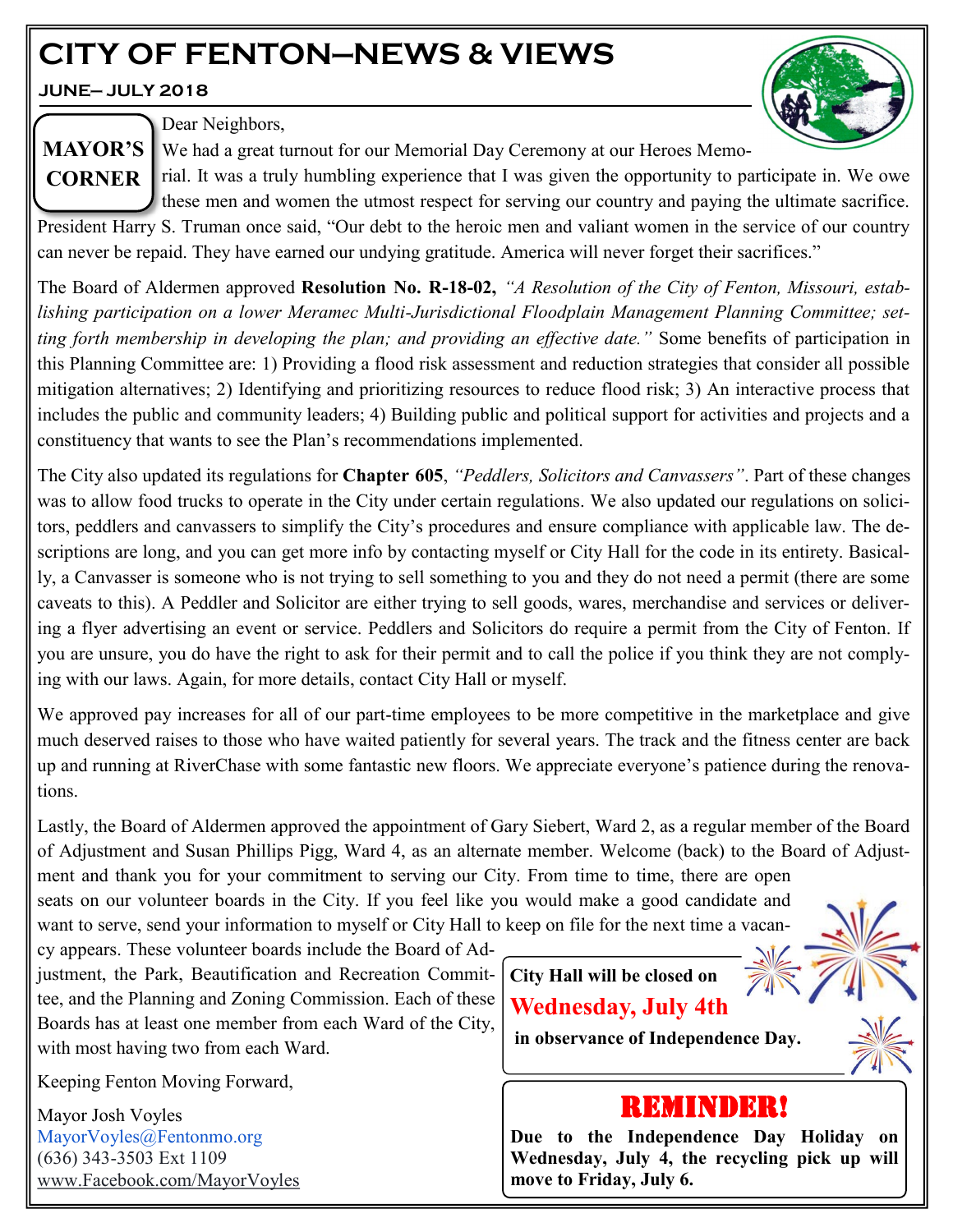PAGE 2 JUNE—JULY 2018

#### **PLANNING & ZONING COMMISSION PUBLIC HEARING NOTICE**



On **Tuesday, July 10, 2018,** the Planning & Zoning Commission will hold a Public Hearing at 7:00 p.m. during their regularly scheduled meeting at City Hall to consider the following:

#### **OLD BUSINESS:**

- $\checkmark$  Consideration of amendments to the Zoning Code regarding outdoor storage of equipment/materials and containers.
- $\checkmark$  Consideration of amendments to the Zoning Code regarding Permitted Uses and Uses Allowed by Special Use Permit in the Olde Towne, Commercial, and Business Zone Districts and related definitions.
- $\checkmark$  Consideration of amendments to Chapter 460: Accessory Buildings, Structures and Uses of the Zoning Code and related definitions.

#### **NEW BUSINESS:**

- $\checkmark$  A Petition by Holt Electrical Supplies, Inc., for a Special Use Permit for outdoor storage of materials at 1702 Chase Drive. The property is zoned "BP-3" Business Park – General Office Centers, Small Warehousing District.
- $\checkmark$  A Petition by MasTec North America, Inc. for a Special Use Permit to locate a temporary modular/prefabricated office trailer at 2300 Hitzert Court. The property is zoned "IP-1" Industrial Park – Light, Medium, Industry, Distribution, Assembly Warehouse District.
- $\checkmark$  A Petition by Mike Harrell of K&K Supply, Inc., on behalf of Byerly RV for the outdoor storage of vehicles associated with a dealership that is not located on the same premises at 555 N. Highway Drive. The property is zoned "BP-3" Business Park – General Office Centers, Small Warehousing District.
- $\checkmark$  A Petition by Lawn Systems, Inc., for Site Plan Review of proposed accessory structures (storage bins) at 2260 Cassens Drive. The property is zoned "IP-1" Industrial Park – Light, Medium, Industry, Distribution, Assembly Warehouse District.
- $\checkmark$  Consideration of an amendment to Section 466.010 of the Zoning Code to permit one (1) use per floor in multistoried buildings in the "OT-1" Olde Towne Historic Zone District.
- $\checkmark$  A Petition by Nancy Jackson for Site Plan Review of a proposed mixed-use building (retail/residential) at 207- 211 Water Street. The parcels are zoned "OT-1" Olde Towne Historic Zone District.

**For more information, please call Community Development at (636) 349-8110.**

#### **NEW BUSINESS CORNER**

The following businesses have applied for an Occupancy Permit and are planning on calling Fenton "home."



**Freight World, LLC** 115 Cassens Court *(retail goods warehouse)*

**G. J. Grewe** 639 Gravois Bluffs Boulevard, Suite D *(commercial real estate services)*

#### **CONSTRUCTION UPDATES**

Phase I of the Gravois Road Replacement Project is nearing 50% complete. Currently, work is being performed on the westbound side of the project to tie in the side roads and



complete the sidewalk work. Once the westbound side is complete, eastbound traffic will be switched to the westbound lanes in order for work to take place on the eastbound lanes. The detour route will remain in place as it is currently set with few adjustments as work progresses.

The contracted 2018 Concrete Slab Replacement Program has been completed for the year. Public Works will be performing individual slab replacement and sidewalk replacement throughout the summer and fall months.

The 2018 Asphalt Roads Project is expected to begin the week of June 18, 2018. Roadways included in the 2018 contract are Riverside Drive from Yarnell Road to Wolfner Drive, Fabick Lane from Larkin Williams Road to Fabick Nature Preserve, and Fleetwood Meadows. Asphalt areas within the parks include the roadway/path through Fabick Nature Preserve from Fabick Lane to Huck Road, and the parking lot at the Boardwalk Park. Delays and closures can be expected as this work progresses.

Thank you for your continued patience as the City works to provide better roadways throughout the City. As always, please travel safely and slowly through work zones.

Any questions can be directed to **Matthew Budd or Dan Howard at 636-349-8155.**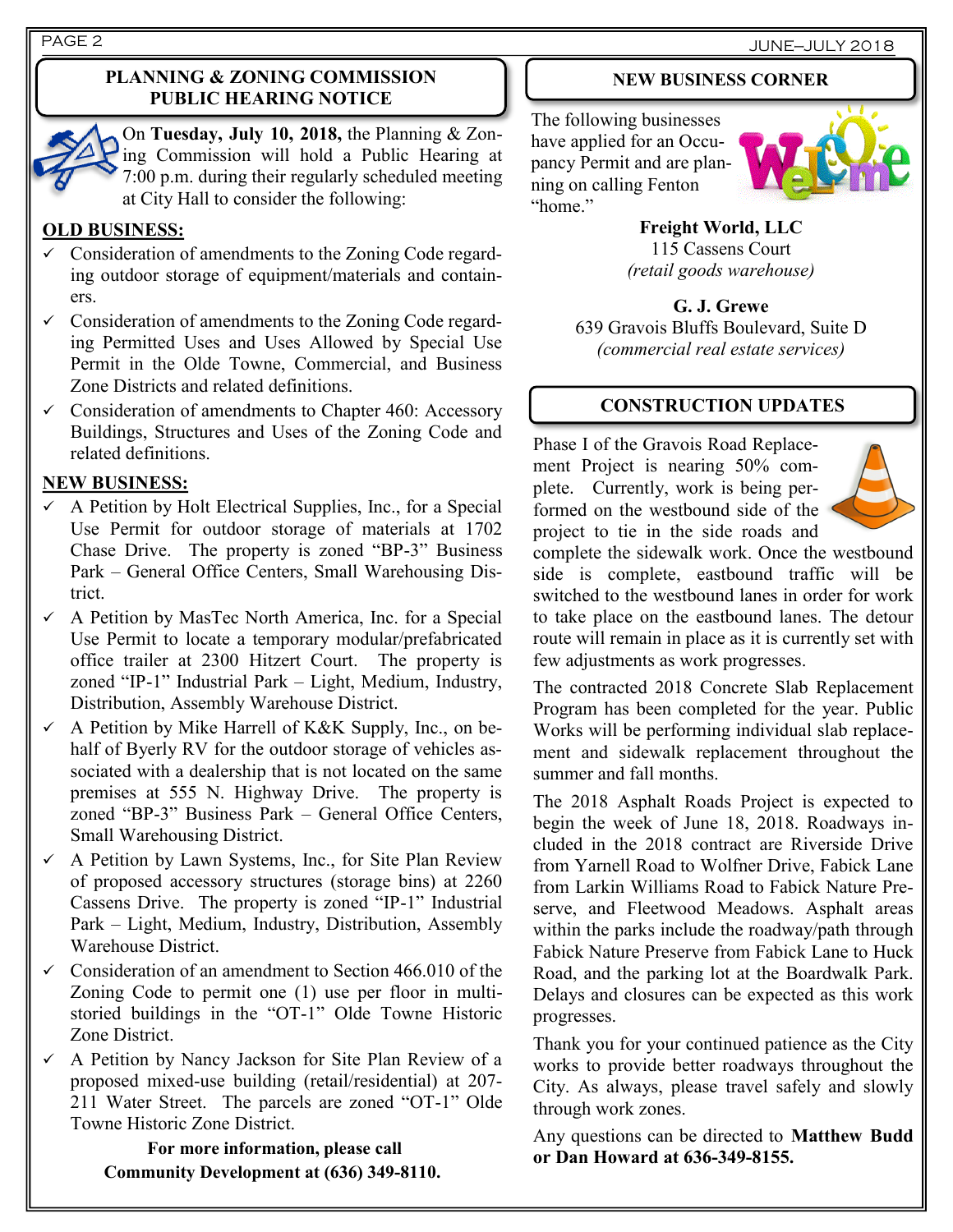### **NOMINATIONS SOUGHT FOR JOHN FABICK COMMUNITY SERVICE AWARD**



Mayor Josh Voyles and the Board of Aldermen are officially requesting nominations for the annual "John Fabick Community Service Award". This award was named in memory of Mr. Fabick for his dedication to our community and his corporate leadership.

The City of Fenton recognizes that many of its residents, businesses and civic organizations contribute in a significant manner to the City each day, without reward or recognition. These include those that have brought honor upon themselves and the community through some outstanding accomplishment as well as service-minded volunteers who simply want to be involved in the community by serving on a City Board or Commission.

To that end, the City has established a process that will allow for appropriate recognition of an individual, business or civic group, Board or Commission that has contributed a significant and useful service to the community.

Actions being recognized must benefit the City of Fenton or its residents in some manner. The individual must live or be employed within the Fenton City limits and the business or civic group must be located within the City limits.

Nomination forms will be available on July 2, 2018. To obtain a nominating form, contact Interim City Clerk, Morgan Kuepfert at (636) 343-2080. All nominations must be forwarded to City Hall by September 28, 2018. The Mayor and Board of Aldermen will meet to review all nominations for a final decision. The award will be presented at the November Board of Aldermen Meeting.

#### **DEER RESISTANT PLANTINGS**

Deer are particularly fond of young, succulent leaves and they rely on their sense of smell to determine whether an area is safe and which plants are desirable. Plants with strongly scented leaves and those with coarse, rough textures are less appealing to deer. Online resources for various deerresistant plant lists include the Shaw Nature Reserve at www.shawnature.org or the plant finder at the Botanical Garden at:

#### **www.missouribotanicalgarden.org**

#### **ST. LOUIS COUNTY POLICE FENTON PRECINCT**



School is out and it's time for summer vacation! Many of us will be hitting the highways and interstates to reach our fun-filled destinations. Keep in mind that this is also peak season for road

#### work.

Here are the three "S's" of managing Work Zones safely:

#### **Speed**

- $\checkmark$  Slow down.
- $\checkmark$  Follow posted speed limits.
- $\checkmark$  Don't resume normal speed until the roadway signs indicate it is safe to do so.

#### **Space**

- ✓ Leave adequate braking room between your vehicle and the one ahead of you.
- $\checkmark$  Don't pass on the shoulder.
- ✓ Watch out for tailgaters. Do not slam on your brakes or reduce speed significantly to force them to back off. This can lead to road rage and increase the chance of collisions. If possible, pull over and let them pass.

#### **Stress**

- $\checkmark$  Keep your cool. Calm down and don't rush.
- ✓ Pay attention. Avoid cell phone or radio distractions.
- $\checkmark$  Expect delays. Use MODOT Work Zone Maps to keep informed. Leave earlier or consider an alternate route to arrive at your destination on time.

#### **Neighborhood Policing Officer Julia Cain Precinct Phone (636) 349-8120**

#### **FENTON HISTORICAL SOCIETY**

The monthly meeting of the Fenton Historical Society will be held on **Thursday, July 5 at 7:00 p.m.** The Fenton Historical Society is located at #1 Church Street in Olde Towne Fenton. For more information, call (636) 326-0808 or visit our website: **www.fentonhistory.com.**

#### **SALES TAX REDISTRIBUTIONS TO ST. LOUIS COUNTY FOR MAY 2018**

| "A" Sales Tax Summary                                                         |                      | "B" (Pool) Sales Tax Summary |                      | <b>Combined Sales Tax Summary</b> |                      |  |
|-------------------------------------------------------------------------------|----------------------|------------------------------|----------------------|-----------------------------------|----------------------|--|
| <b>Generated</b>                                                              | <b>Redistributed</b> | Generated                    | <b>Redistributed</b> | <b>Generated</b>                  | <b>Redistributed</b> |  |
| \$371,755                                                                     | $$174,577(47.0\%)$   | \$160,244                    | $$91,325(57.0\%)$    | \$531,998                         | $$265,901(50.0\%)$   |  |
| Total amount for 2018 redistributed to St. Louis County is \$998,979 (50.0%). |                      |                              |                      |                                   |                      |  |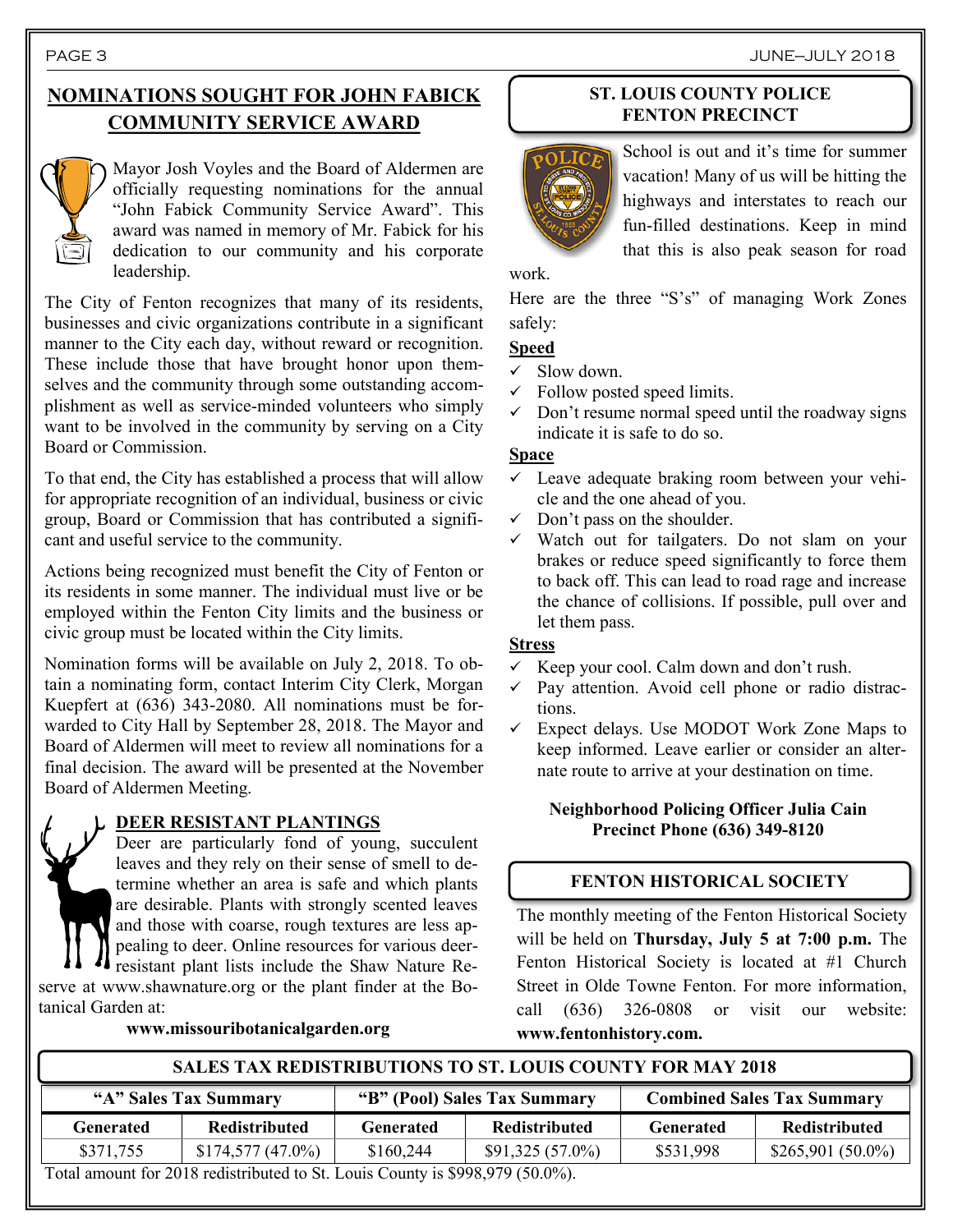#### **DECISIONS FROM THE MAY 24, 2018 BOARD OF ALDERMEN MEETING**

#### *DECISIONS*

 $\checkmark$  Approved, with conditions, a Petition by TASK for Site Plan Review of proposed accessory structures at 980 Horan Drive.



- Approved, with conditions, a Petition by KP Development, LLC for Site Plan Review of a proposed 250,000 square-foot warehouse building at 2055 Fenton Logistics Park Boulevard.
- $\checkmark$  Approved the appointments of Gary Siebert as member of the Board of Adjustment and Susan Phillips Pigg as alternate member of the Board of Adjustment with terms expiring 2023.
- ✓ Approved the 2017 Financial Audit.
- $\checkmark$  Approved the request to adjust the entry level pay for the Buildings/Grounds Maintenance Worker employees as presented at the May 3, 2018 Committee Meetings.
- $\checkmark$  Approved the request to adjust the entry level pay for the PRN employees as presented at the May 3, 2018 Committee Meetings.
- Approved participating in D&H Navigator for centralization of HR records online.

#### *ORDINANCES*

- ✓ **#3800** Ord. approving a Special Use Permit petitioned by FF&G, L.C. to operate an existing drive-through facility for McDonalds at 1867 Bowles Avenue.
- ✓ **#3801** Ord. authorizing a second amendment to the agreement with Lifeguards Unlimited, Inc. for aquatic services to provide swim lesson instructors*.*
- ✓ **#3802** Ord. authorizing the Mayor to execute a second amendment to the agreement with Hackett Security, Inc. for security/ fire alarm monitoring, maintenance, and repair services in City of Fenton buildings to extend the term for one (1) additional year.
- ✓ **#3803** Ord. authorizing the Mayor to execute on behalf of the City a contract with Essential Network Technologies, LLC to provide the City comprehensive IT services.
- ✓ **#3804** Ord. authorizing the Mayor to execute a contract with Dave Sinclair Ford, Inc. for the purchase of one (1) Ford Explorer.
- ✓ **#3805** Ord. approving a Property Insurance Plan for the City of Fenton with Chubb Group of Insurance (Federal Insurance Company).
- ✓ **#3806** Ord. approving a Crime, General Liability, Liquor Liability, Automobile and Umbrella Liability Insurance Plans for the City of Fenton with Travelers Casualty and Surety Company of America.
- ✓ **#3807** Ord. approving a Workers Compensation Insurance Plan for the City of Fenton with Missouri Employers Mutual.
- ✓ **#3808** Ord. approving a Public Officials Management and Employment Practices Liability Insurance Plan for the City of Fenton with Greenwich Insurance Company.
- ✓ **#3809** Ord. approving a Cyber Liability Insurance Plan for the City of Fenton with BCS Insurance Company.
- ✓ **#3810** Ord. approving Health Insurance Plans for eligible City of Fenton employees with United Healthcare.
- ✓ **#3811** Ord. approving a Dental Insurance Plan for eligible City of Fenton employees with Ameritas
- ✓ **#3812** Ord. approving a Voluntary Short-Term Disability Plan, a Long-Term Disability Plan, and a Life, AD&D, and Voluntary Life Plan for eligible City of Fenton employees with Cigna.
- ✓ **#3813** Ord. approving a Vision Insurance Plan for Eligible City of Fenton employees with EyeMed.
- ✓ **#3814** Ord. amending Chapter 605, "Peddlers, Solicitors and Canvassers," by amending the City's regulations for Peddlers, Solicitors, and Canvassers.
- ✓ **#3815** Ord. amending Chapter 605, "Peddlers, Solicitors, and Canvassers," by enacting a new article to adopt regulations for food trucks operating in the City of Fenton.

#### *RESOLUTIONS*

✓ **Res. 18-02** A Resolution of the City of Fenton, Missouri, establishing participation on a Lower Meramec Multi-Jurisdictional Floodplain Management Planning Committee; setting forth membership in developing the plan; and providing the effective date.

#### **MOSQUITO FOGGING**

Fogging runs on Wednesday evening with Thursday as a backup from mid-June through late September.



Fogging starts around dusk and lasts about 3  $\frac{1}{2}$  hours. This is when the mosquitos are most active and the spray is most effective.

For both economy and efficiency, we use the lowest effective dose of mosquito spray necessary to control mosquitos—less than 1 oz. per acre.

If you are out when it is dark, please wear bright or reflective clothing so the applicator can shut off the machine when he sees you.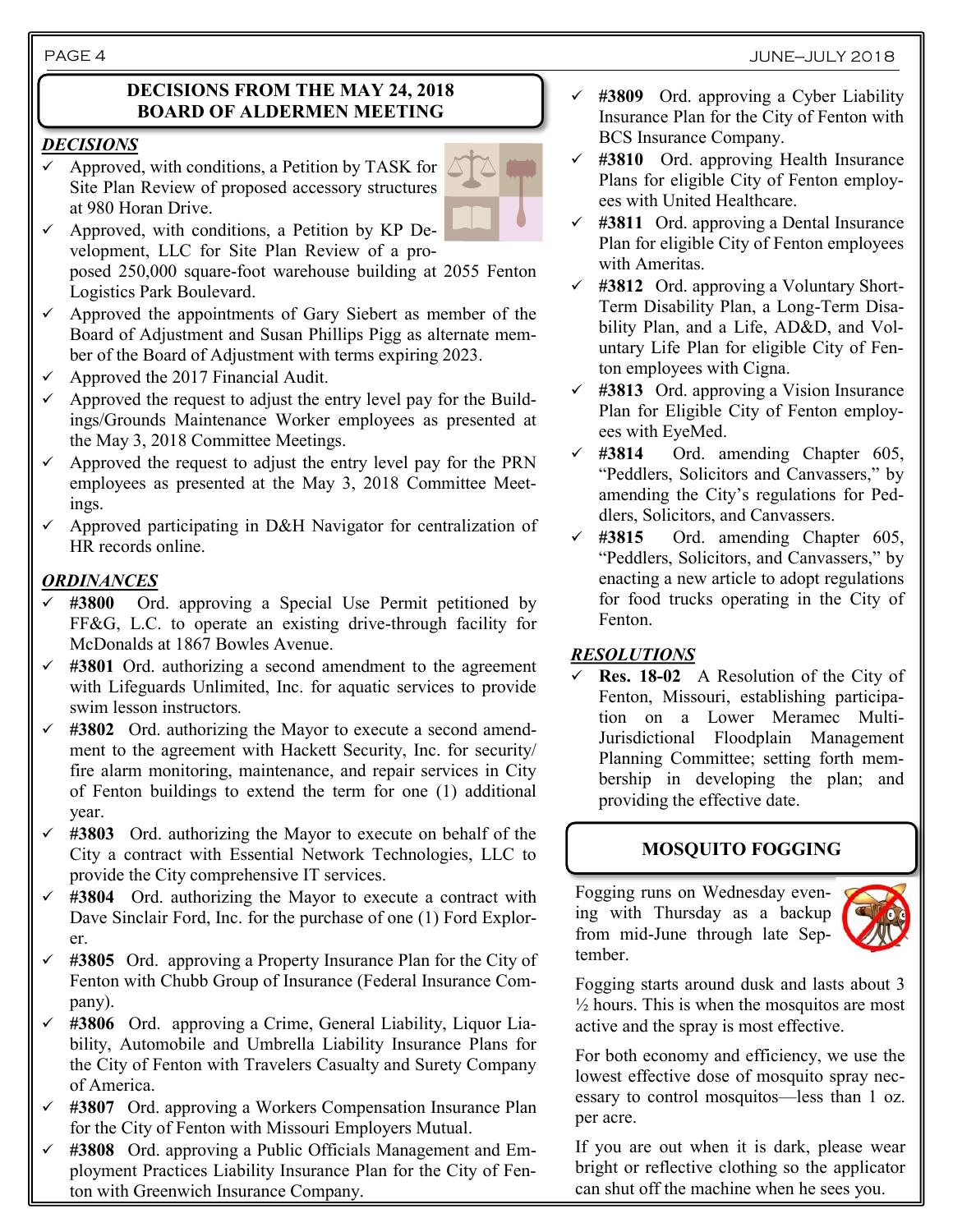#### **PARKS & RECREATION**

#### **UPCOMING PROGRAM OFFERINGS**

For detailed information, including program fees and registration requirements, please call RiverChase of Fenton at **(636) 343-0067** or visit our website at **www.fentonmo.org.**



#### **SENIOR (55+) LUNCH AND BINGO**

Join us at 10:30 a.m. on **Wednesday, July 11**  for an hour of bingo followed by BBQ pork sandwiches for lunch. Fee: \$7.00/person.

#### **T-BALL SUMMER LEAGUE (AGES 3—5)**

This 6 game summer league will have games played on Monday and Wednesday nights at Fenton City Park. Each team will play 1 game per week at 5:30 p.m. or 6:30 p.m. All game equipment will be provided and each participant will receive a numbered uniform shirt. This game-only league is designed for players of all skill sets. Registration ends July 1 and league begins July 23. **Fee is \$40 for Resident/Members and \$50 for Non-Members.** 

\*Parent coaches needed and will receive a FREE registration credit at the end of the season.

#### **INSTRUCTIONAL SOCCER (AGES 3—8)**



Get ready for the Fall Soccer League with our Instructional Soccer Program at Fenton City Park instructed by Ozzie Smith Sports Academy. Participants will learn the fundamentals of dribbling, passing  $\&$  shooting in a fun class en-

vironment. The class is designed for all skill sets and will meet Saturday mornings at Soccer Field 7 at Fenton City Park. Participants will need to bring their own soccer ball and water bottle. Registration ends August 12 and class be-

gins August 18. **Fee is \$35 for Resident/Members and \$45 for Non-Members.** 

#### **YOUTH SOCCER LEAGUE (AGES 3—4, 5—6, 7—8)**

This 6 game coed league provides the opportunity for recreational players to enhance their skills and knowledge of the game while learning sportsmanship in the process. Games will be held at Fenton City Park on Saturday mornings and afternoons. Players will receive a numbered team t-shirt and award. An instructional kick-off camp will be conducted by Ozzie Smith Sports Academy on September 15. Registration ends August 26 and league starts September 22. **Fee is \$55 for Resident/Members and \$65 for Non-Members.** 

\*Parent coaches needed and will receive a FREE registration credit at the end of the season.







#### **ADULT SOFTBALL**

Fenton Parks and Recreation offers Men's, Coed, and Women's Adult Softball Leagues throughout the Spring, Summer and Fall. Both recreational and competitive play is offered. You must be at least 18-years old to participate. League teams will be placed in divisions accord-

ing to skill level. League information including start dates and fees can be found at our website: www.fentonmo.org/parks.

#### **OLDE TOWNE FENTON FARMERS' MARKET**

The Olde Towne Fenton Farmers' Market is now **OPEN!** The Market is open every Saturday through October from 8:00 a.m. to 1:00



p.m. at the Olde Towne Pavilion located at 200 Gravois Road. Visit our Facebook page for a list of vendors and special events throughout the season. **www.facebook.com/FentonFarmersMarket.**



Riverchase holiday hours

**Wednesday July 4, 2018** 8:00 a.m.—6:00 p.m.

#### **WATER LINE, SEWER LINE AND IN-HOME PLUMBING PROTECTION PRO-GRAMS**

American Water Resources, Inc., a subsidiary of American Water, provides specialized water line, sewer line and in-home plumbing protection services that help to insulate you from unexpected high repair costs associated with water and sewer line failures and in-home plumbing repairs.

For more information on the Water Line, Sewer Line and In-Home Plumbing Protection Programs, please call 1-866-430-0819 or contact them at cs@amwater.com.



@FentonParks @FentonParks www.facebook.com/FentonParks www.facebook.com/FentonFarmersMarket